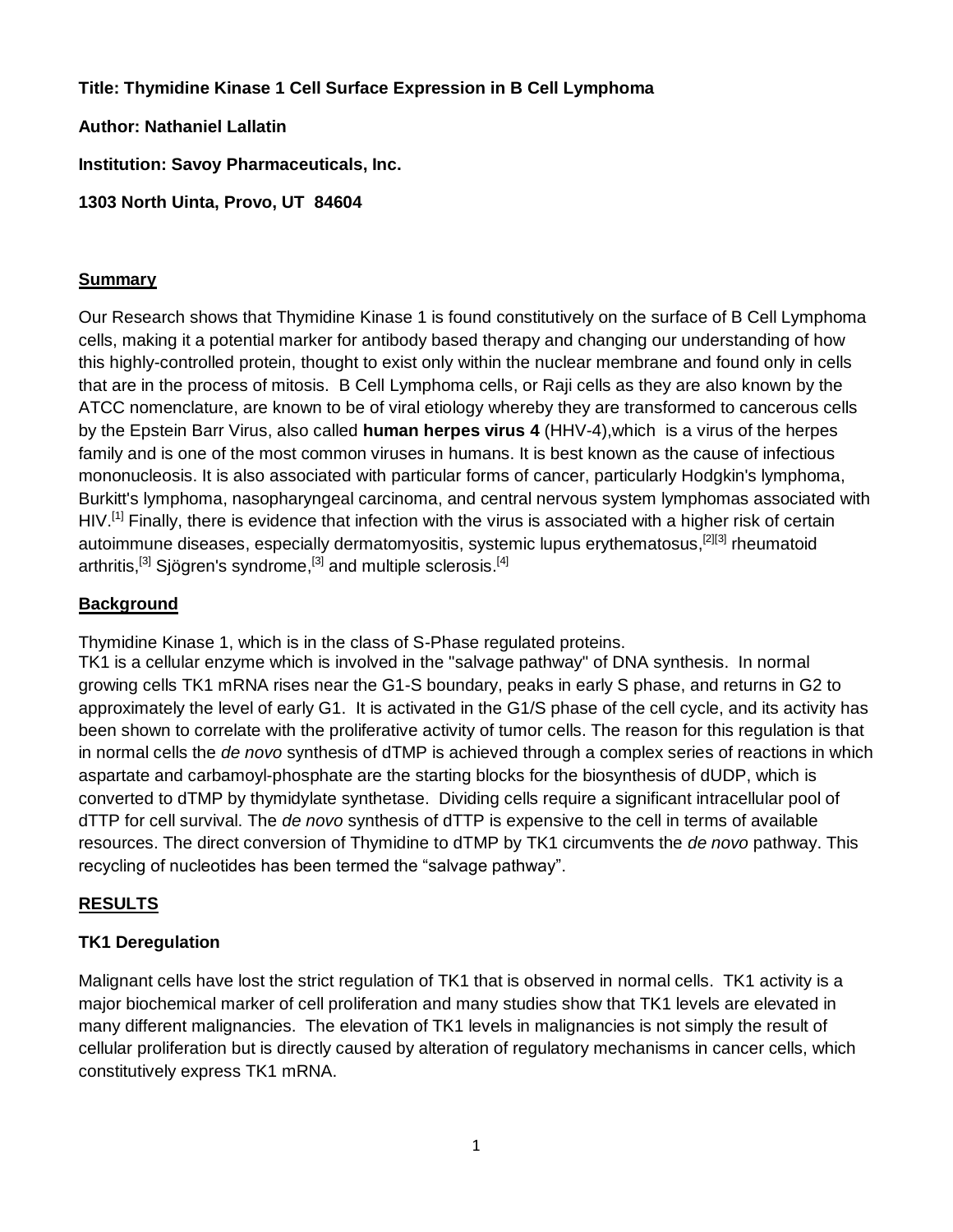### **Discovering a tumor marker**

To assess whether TK1 could be used as a tumor marker, we performed numerous experiments to determine if our CB001 antibody would differentially bind to the surface of cancer cells but not normal cells. To do this, we used several techniques including immunization of mice with TK1 to develop anti-TK1 antibodies, Murine Monoclonal Antibody Development, Immunohistochemistry (IHC), In-Vitro Fluorescence Microscopy, TK1 Inhibition assay, Complement Mediated Lysis, Antibody Dependent Cell Cytotoxicity, and Flow Cytometry, antibody humanization and toxicity studies.

### **In-Vitro Fluorescence Microscopy**

From the photographs below (see Photos 1–4) it can be observed that virtually all of the cancerous cells have significant amounts of the CB001 antibody bound to their surface, which demonstrates that TK1 is in fact on the surface of these cancer cells.

In contrast, the same experiment performed with normal cells - lymphocytes, fibroblasts, and human tonsil tissue (Photos 4*–*7) - show negligible binding. We emphasize that Photos 4*–*5 show that mature lymphocytes are apparently unaffected and that Our anti-Tk1 antibody™ will therefore not compromise the patient's immune function – a complication of most other therapies including chemotherapy, radiation therapy, and Rituxan™.



**Photo 5: Normal Human Fibroblasts** stained with antibody using light microscopy at 100X to verify presence of cells.



Photo 6: Normal Human Fibroblasts stained with antibody using fluorescence microscopy at 100X No staining observed. Note: Same field of view as Photo 5



**Photo 1: Hepatocellular Carcinoma** stained with antibody at 100X magnification



Photo 2: Hepatocellular Carcinoma stained with antibody at 500X magnification

**In-Vitro**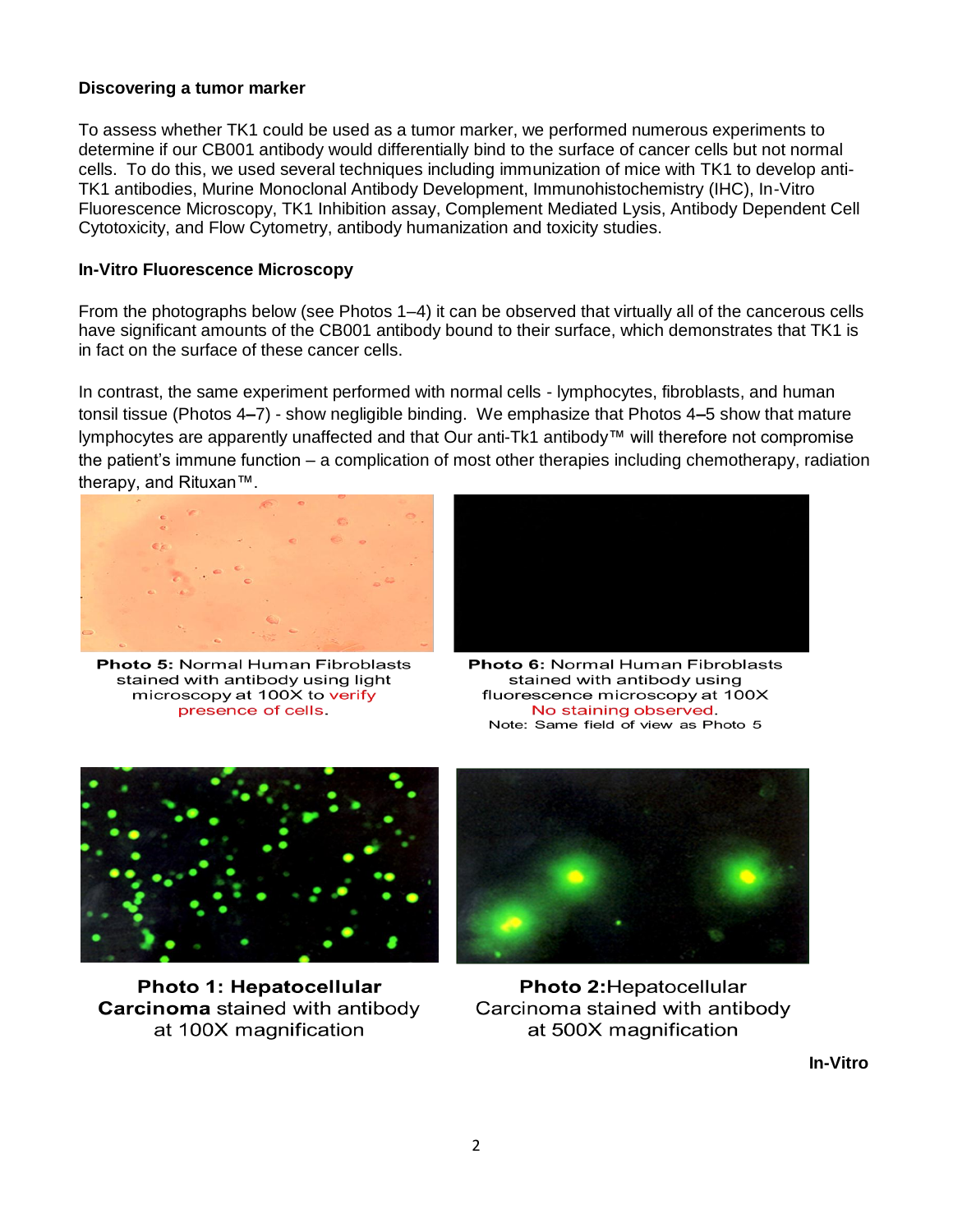# **CDC – Complement Mediated Lysis**





|                    | Oncoprev            |      |
|--------------------|---------------------|------|
| 4mg/kg<br>Oncoprev | w/out<br>complement | Time |
| 0                  | በ                   | :00  |
| 98                 |                     | 1:00 |
| 99                 | 2                   | 1:25 |
| 100                | 4                   | 1:50 |
| 100                | հ                   | 2:00 |

| $0.1$ ug/ml<br>Oncoprev<br>control | 1ug/ml<br>Oncoprev<br>control | 10ug/ml<br>Oncoprev<br>control | 100ug/ml<br>Oncoprev<br>control |
|------------------------------------|-------------------------------|--------------------------------|---------------------------------|
|                                    |                               |                                |                                 |
|                                    | 2                             |                                |                                 |
| 2                                  |                               |                                | 2                               |
|                                    | 2                             |                                |                                 |
|                                    |                               |                                |                                 |



#### **Oncoprev 20% fresh human serum**

| $0.1$ ug/ml<br>Oncoprev | 1ug/ml<br>Oncoprev | 10ug/ml<br>Oncoprev | $100$ ug/ml<br>Oncoprev |
|-------------------------|--------------------|---------------------|-------------------------|
|                         |                    |                     |                         |
| 58                      | 98                 | 100                 | 100                     |
| 75                      | 99                 | 100                 | 100                     |
| 68                      | 100                | 100                 | 100                     |
| 73                      | 100                | 100                 | 100                     |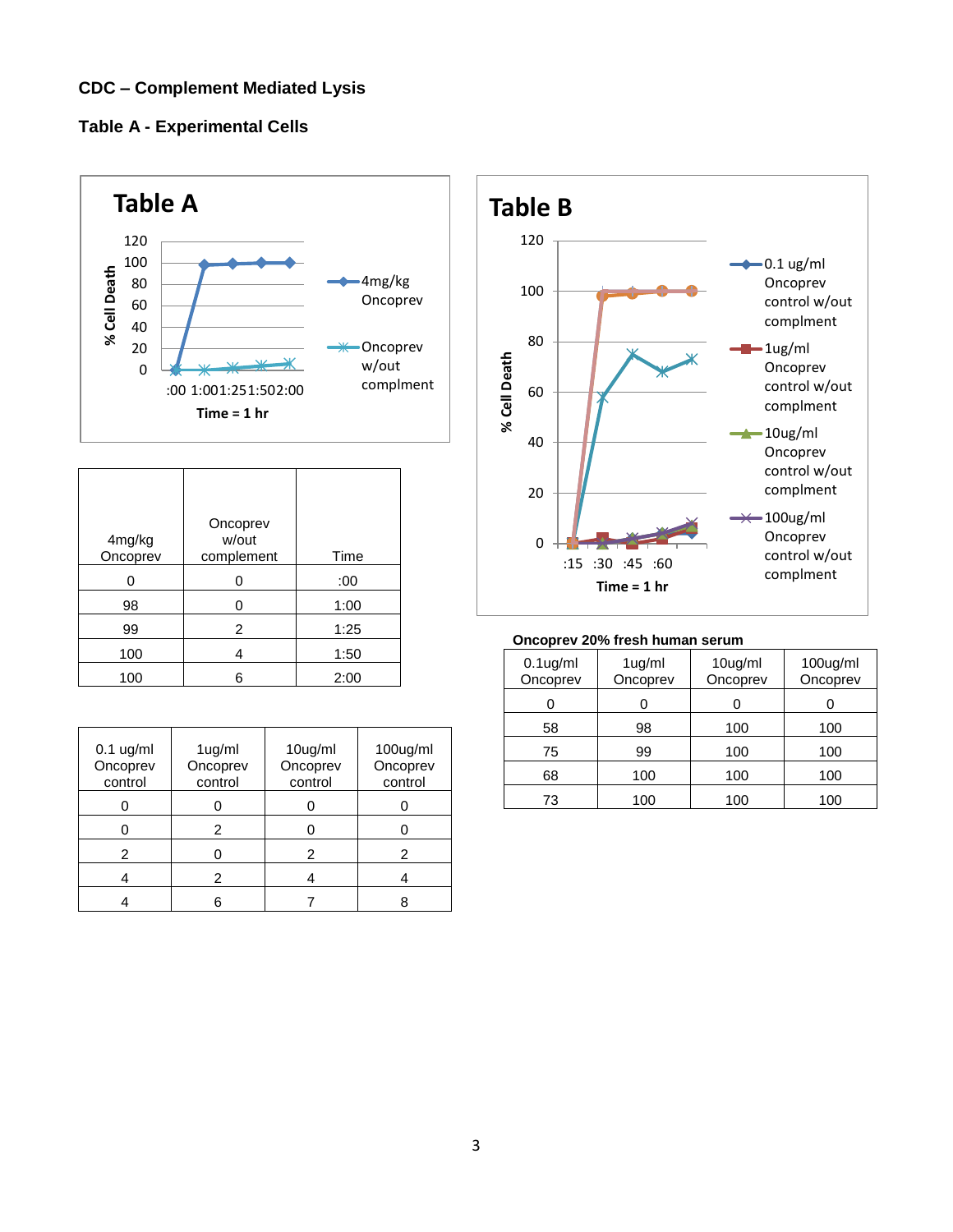### **Flow Cytometry**

Additional assays demonstrate that our selected monoclonal antibodies bind specifically to cells expressing surface TK1. Data from the flow cytometer showed that the OUR ANTI-TK1 ANTIBODY monoclonal antibody selectively binds the following human cancer cell lines: HepG2 (liver cancer), MDA-MB-231 (breast cancer), MDA-MB-435 (breast cancer), H292 (lung cancer), MCF-7 (breast cancer), Jurkat (T-cell lymphoma), and Raji (Burkitt's lymphoma) and. Data also show that OUR ANTI-TK1 ANTIBODY does not bind to the surface of normal lymphocytes, fibroblasts, and human tonsil tissue. Lymphocytes were harvested from control patients without cancer. Cancer cell lines and normal human fibroblasts (BUD-8) were cultured in our lab and harvested prior to staining. Positive and negative control samples were incubated without a primary antibody and experimental samples were incubated with OUR ANTI-TK1 ANTIBODY. Both populations were then incubated with a fluorescent secondary antibody. Experimental samples were compared to control samples and the percent increase of stained cells is shown in the graph and table below. **Results indicate that the OUR ANTI-TK1 ANTIBODYTM monoclonal antibody detects TK1 on the surface of cancer cells, but not on the surface of normal**



Normal cells

Cancerous cells

**human lymphocytes, fibroblasts, and tonsil tissue. TK1- QUANTITY ON SURFACE AND INTERNALIZATION**

Savoy contracted with Targa Therapeutics, San Diego California to conduct trials comparing the quantity of TK1 on the surface of cells to a known antigen – gp240. The results show that TK1 is more common than gp240 and therefore there are more than 1 million copies per cell. The results also show that at least 5,000 to 10,000 copies of Anti-TK1 antibody are internalized by cancer cells; making our antibody a candidate for conjugation to a toxin for the specific targeting and killing of cancer cells via methods other than the immune system.

Breast cancer cells (MDA-MB-435/nu) were grown in 96 well micro-titer plates and stained

with Anti-TK1 antibody, and with ZME-018, which binds gp240, acting as a positive control. The photos below demonstrate that Anti-Tk1 antibodies are internalized into breast cancer cells, which makes them a candidate for cell killing by coupling our antibody to a toxin.



**Photo #16: Untreated Cells -** bind the secondary reagent nonspecifically



**Photo #17: ZME-018 -** binds gp240. **Photo #18: Anti-TK1 antibody -**



demonstrates internalization.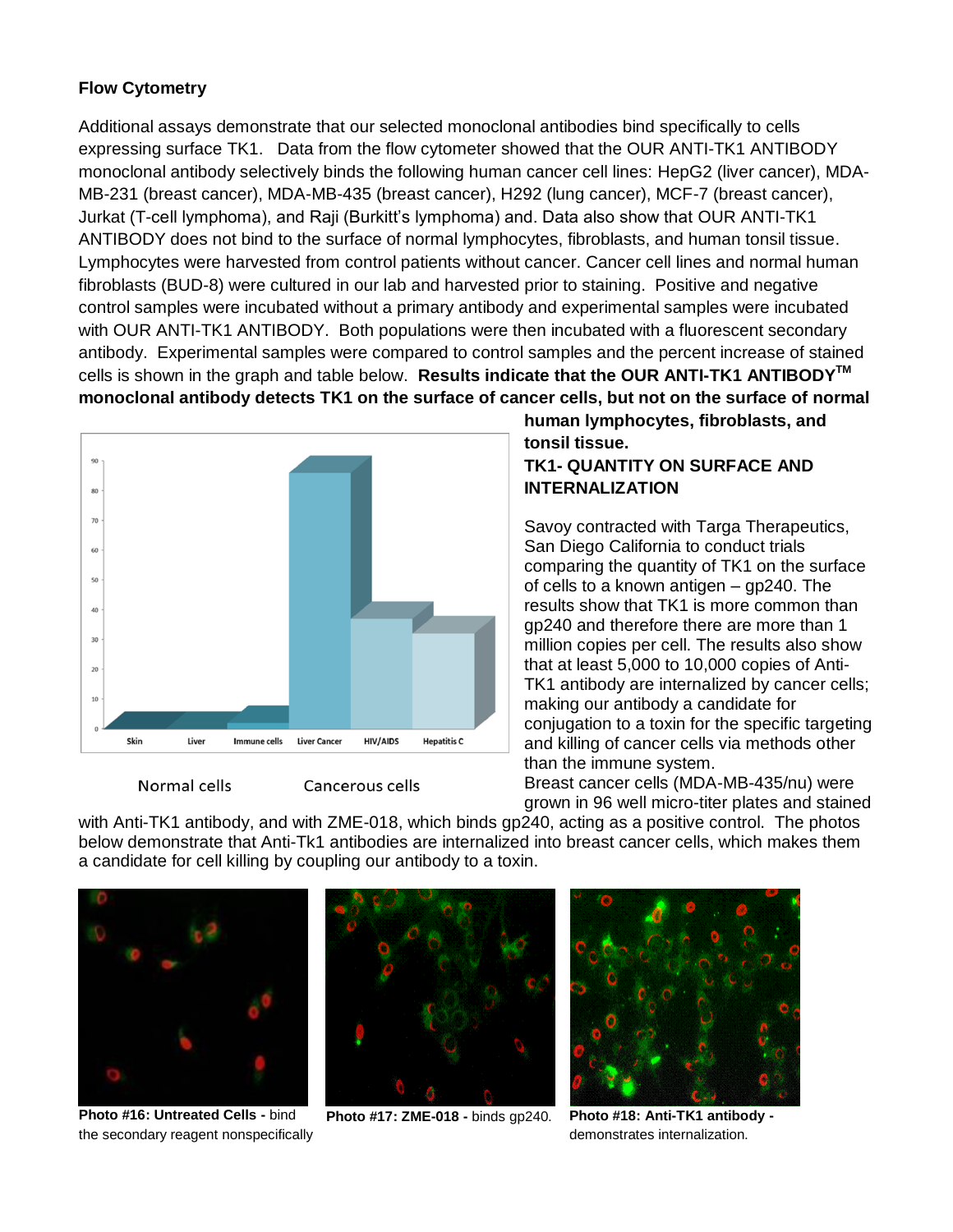# **ELISA**

Breast cancer cells (MDA-MB-435/nu) were grown in 96 well micro-titer plates and stained with Anti-TK1 antibody, and with ZME-018, which binds gp240, acting as a positive control. The data below demonstrates that surface TK1 is present in quantities that exceed gp240 at antibody concentrations of 2g/ml (gp240 has been shown to have between 500,000 and 1,000,000 copies per cell).



### MDA-MB-435/nu

### **DISCUSSION**

In B Cell Lymphoma, the normally tightly regulated control of TK1 expression is lost and more than one million copies of TK1 are found on the surface of these cells at any given time, no matter the stage in the cell cycle. This is due to the phosphorylation of pRB and dissociation of pRB from E2F, which leads to the constant expression of the S phase proteins, including TK1, which is able to pass through the nuclear membrane and embed in the cell surface membrane. EBV has multiple proteins (Z, R, LMP-1, EBNA-2,- 3C,-5) that could lead to the phosphorylation of Rb by cellular Cdks, and/or may directly phosphorylate Rb through the function of the viral kinase, BGLF-4. TK1 has no known trans-membrane segment and therefore must attach to the viral latent membrane proteins (LMP)-1, necessary for viral proteins to embed in the cell membrane where the viral proteins are able to re-assemble into virions prior to cell lysis.

## **CONCLUSIONS**

Thymidine Kinase 1 found in high quantities on the surface of EBV infected cells and B Cell Lymphoma cells, making TK1 a candidate for monoclonal antibody based therapy**.** We have shown that antibodies directed toward the active site of TK1 not only recognize surface TK1, but are able to induce cell killing via ADCC and CDC. We have also shown that our antibody does not bind to the surface of normal cells at any point during the cell cycle and were therefore unaffected by cell mediated and complement associated cell killing. We therefore conclude that anti-TK1 antibodies have the potential to be used in conjunction with chemotherapy and/or Rituxan, which is a monoclonal antibody that binds to CD20.

### **References**

- 1. High baselinecserum thymidine kinase 1 level predicts unfavorable outcome in patients with follicular lymphoma.Procházka V, Faber E, Raida L, Langová K, Indrák K, Papajík T. Leuk Lymphoma. 2012 Feb 21.
- 2. Spectrum of Epstein-Barr virus-related diseases: a pictorial review. Maeda E, Akahane M, Kiryu S, *et al.* (January 2009). "". *Jpn J Radiol* 27 (1): 4–19.